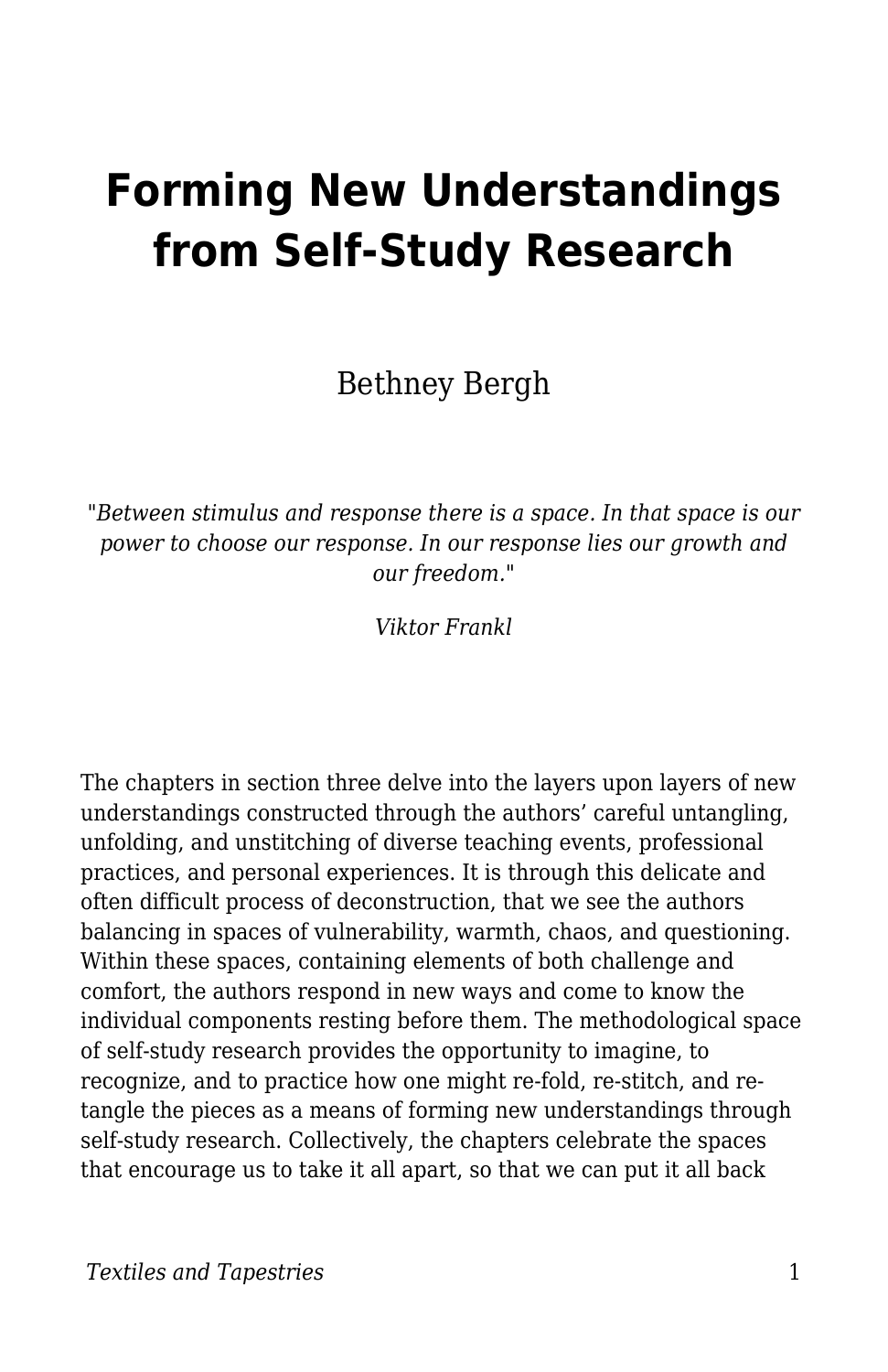together again, and ultimately, create a new textile carefully stitched with new threads of understanding.



Bergh, B. (2020). Forming New Understandings from Self-Study Research. In C. Edge, A. Cameron-Standerford, & B. Bergh (Eds.), *Textiles and Tapestries*. EdTech Books. Retrieved from https://edtechbooks.org/textiles\_tapestries\_self\_study/for

ming\_new\_understandings



**[CC BY-NC-ND International 4.0:](https://creativecommons.org/licenses/by-nc-nd/4.0/)** This

work is released under a CC BY-NC-ND International 4.0 license, which means that you are free to do with it as you please as long as you (1) properly attribute it, (2) do not use it for commercial gain, and